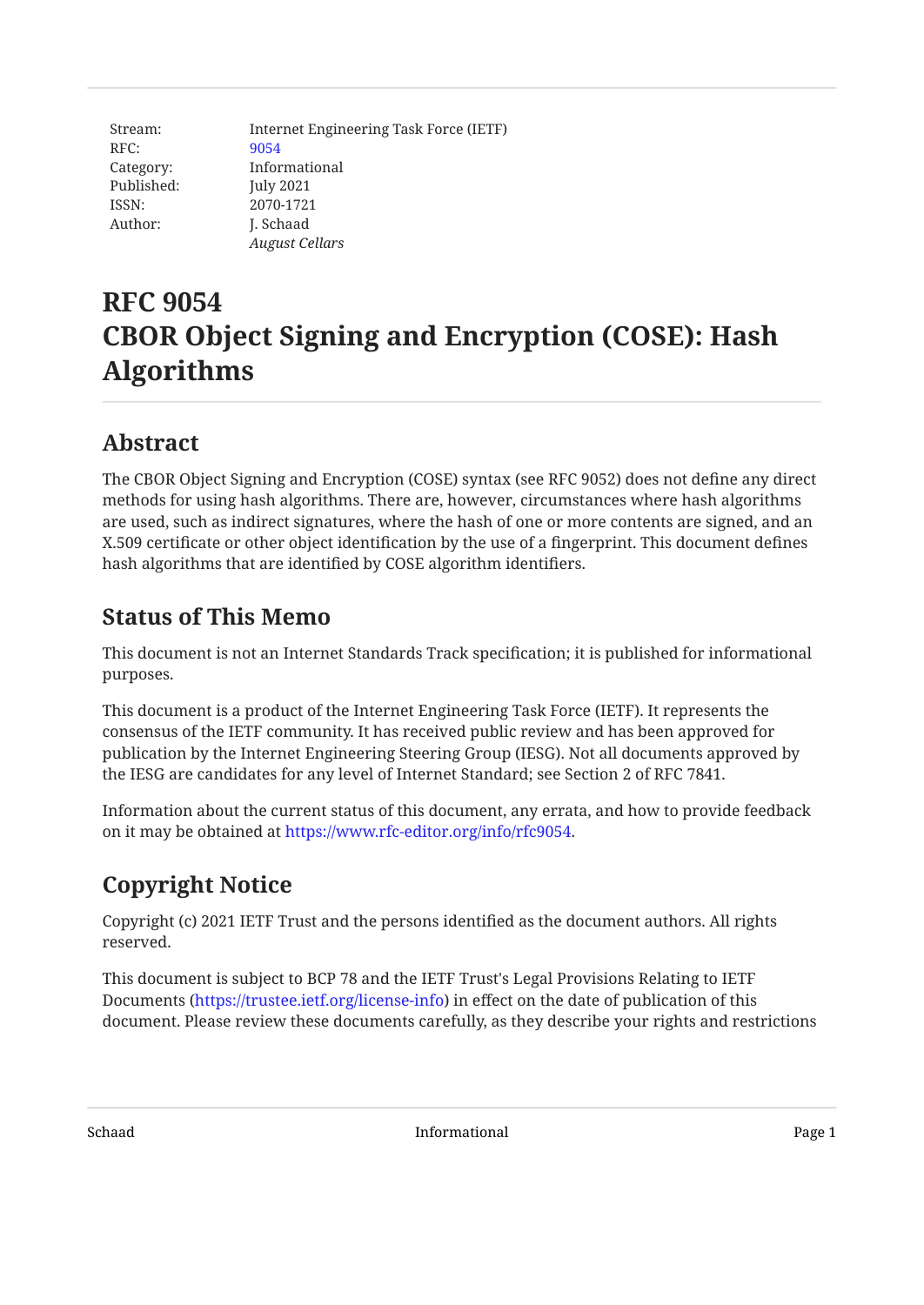with respect to this document. Code Components extracted from this document must include Simplified BSD License text as described in Section 4.e of the Trust Legal Provisions and are provided without warranty as described in the Simplified BSD License.

### <span id="page-1-0"></span>**[Table of Contents](#page-1-0)**

- [1.](#page-1-1) [Introduction](#page-1-1)
	- [1.1.](#page-2-0) [Requirements Terminology](#page-2-0)
- [2.](#page-2-1) [Hash Algorithm Usage](#page-2-1)
	- [2.1.](#page-3-0) [Example CBOR Hash Structure](#page-3-0)
- [3.](#page-4-0) [Hash Algorithm Identi](#page-4-0)fiers
	- [3.1.](#page-4-1) [SHA-1 Hash Algorithm](#page-4-1)
	- [3.2.](#page-5-0) [SHA-2 Hash Algorithms](#page-5-0)
	- [3.3.](#page-6-0) [SHAKE Algorithms](#page-6-0)
- [4.](#page-6-1) [IANA Considerations](#page-6-1)
	- [4.1.](#page-6-2) [COSE Algorithm Registry](#page-6-2)
- [5.](#page-7-0) [Security Considerations](#page-7-0)
- [6.](#page-7-1) [Normative References](#page-7-1)
- [7.](#page-7-2) [Informative References](#page-7-2)

[Author's Address](#page-8-0)

### <span id="page-1-1"></span>**[1. Introduction](#page-1-1)**

The CBOR Object Signing and Encryption (COSE) syntax does not define any direct methods for the use of hash algorithms. It also does not define a structure syntax that is used to encode a digested object structure along the lines of the DigestedData ASN.1 structure in [\[CMS](#page-8-1)]. This omission was intentional, as a structure consisting of just a digest identifier, the content, and a digest value does not, by itself, provide any strong security service. Additionally, an application is going to be better off defining this type of structure so that it can include any additional data that needs to be hashed, as well as methods of obtaining the data.

While the above is true, there are some cases where having some standard hash algorithms defined for COSE with a common identifier makes a great deal of sense. Two of the cases where these are going to be used are:

• Indirect signing of content, and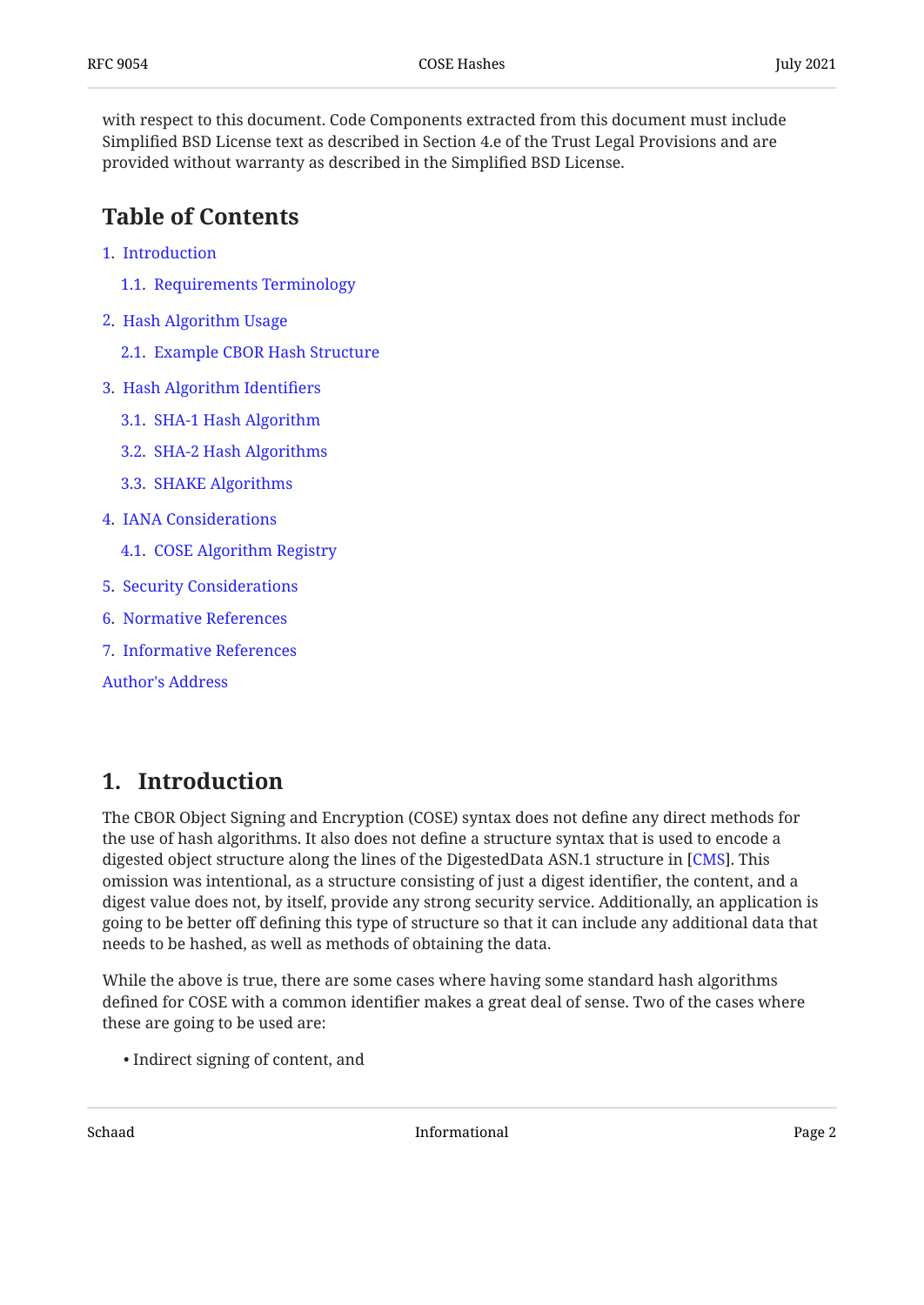#### Object identification. •

Indirect signing of content is a paradigm where the content is not directly signed, but instead a hash of the content is computed, and that hash value -- along with an identifier for the hash algorithm -- is included in the content that will be signed. Indirect signing allows for a signature to be validated without first downloading all of the content associated with the signature. Rather, the signature can be validated on all of the hash values and pointers to the associated contents; those associated parts can then be downloaded, then the hash value of that part can be computed and compared to the hash value in the signed content. This capability can be of even greater importance in a constrained environment, as not all of the content signed may be needed by the device. An example of how this is used can be found in [[SUIT-MANIFEST\]](#page-8-2).

The use of hashes to identify objects is something that has been very common. One of the primary things that has been identified by a hash function in a secure message is a certificate. Two examples of this can be found in [ESS] and the COSE equivalents in [COSE-x509].  $\,$ 

#### <span id="page-2-0"></span>**[1.1. Requirements Terminology](#page-2-0)**

The key words "MUST", "MUST NOT", "REQUIRED", "SHALL", "SHALL NOT", "SHOULD", "SHOULD <code>NOT",</code> "<code>RECOMMENDED", "NOT RECOMMENDED", "MAY", and "OPTIONAL" in this document are to</code> be interpreted as described in BCP 14 [RFC2119] [RFC8174] when, and only when, they appear in all capitals, as shown here.

## <span id="page-2-1"></span>**[2. Hash Algorithm Usage](#page-2-1)**

As noted in the previous section, hash functions can be used for a variety of purposes. Some of these purposes require that a hash function be cryptographically strong. These include direct and indirect signatures -- that is, using the hash as part of the signature or using the hash as part of the body to be signed. Other uses of hash functions may not require the same level of strength.

This document contains some hash functions that are not designed to be used for cryptographic operations. An application that is using a hash function needs to carefully evaluate exactly what hash properties are needed and which hash functions are going to provide them. Applications should also make sure that the ability to change hash functions is part of the base design, as cryptographic advances are sure to reduce the strength of a hash function  $[BCP201]$ .

A hash function is a map from one, normally large, bit string to a second, usually smaller, bit string. As the number of possible input values is far greater than the number of possible output values, it is inevitable that there are going to be collisions. The trick is to make sure that it is difficult to find two values that are going to map to the same output value. A "Collision Attack" is one where an attacker can find two different messages that have the same hash value. A hash function that is susceptible to practical collision attacks **SHOULD NOT** be used for a cryptographic purpose. The discovery of theoretical collision attacks against a given hash function **SHOULD** trigger protocol maintainers and users to review the continued suitability of the algorithm if alternatives are available and migration is viable. The only reason such a hash function is used is when there is absolutely no other choice (e.g., a Hardware Security Module (HSM) that cannot be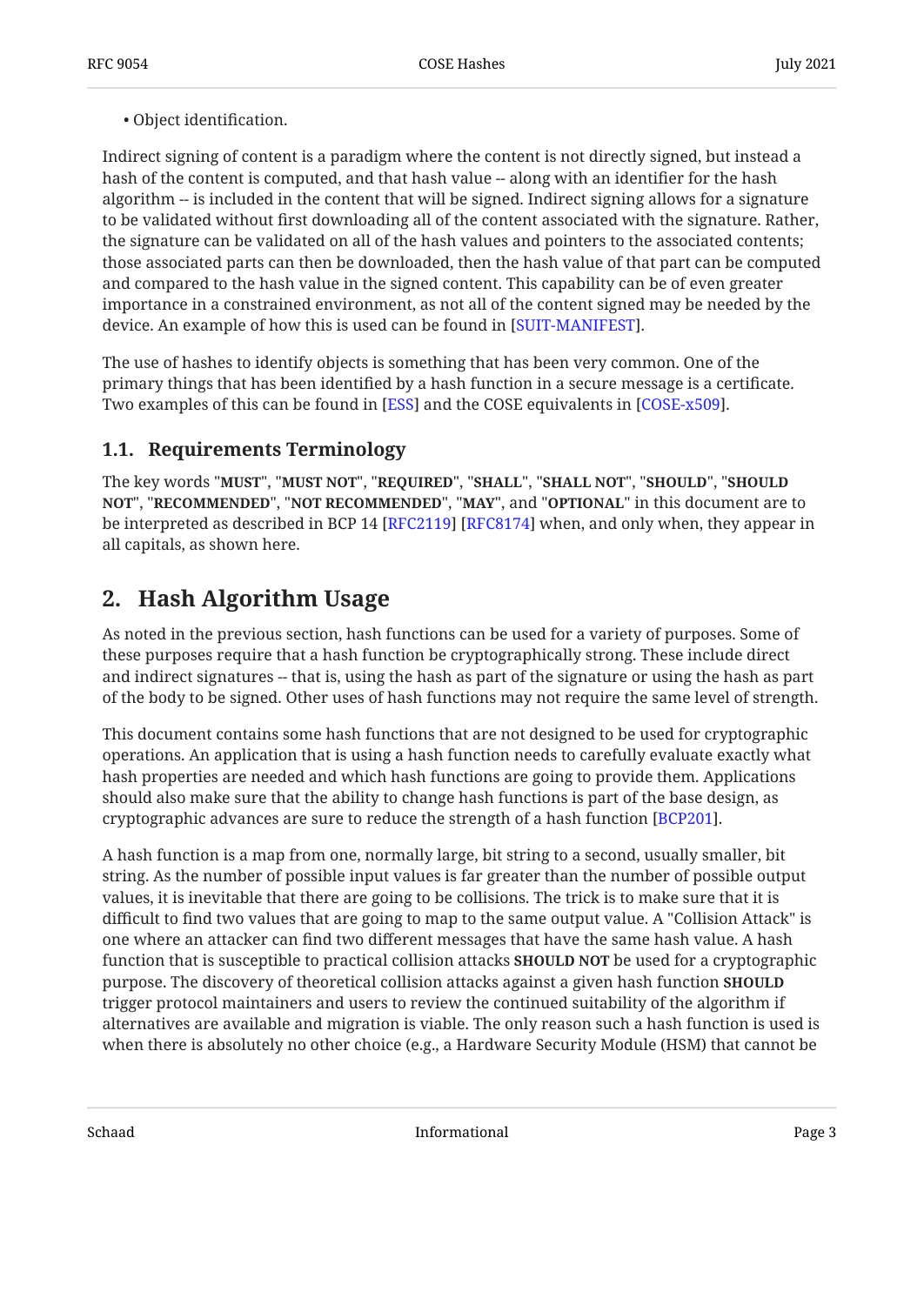replaced), and only after looking at the possible security issues. Cryptographic purposes would include the creation of signatures or the use of hashes for indirect signatures. These functions may still be usable for noncryptographic purposes.

An example of a noncryptographic use of a hash is filtering from a collection of values to find a set of possible candidates; the candidates can then be checked to see if they can successfully be used. A simple example of this is the classic fingerprint of a certificate. If the fingerprint is used to verify that it is the correct certificate, then that usage is a cryptographic one and is subject to the warning above about collision attack. If, however, the fingerprint is used to sort through a collection of certificates to find those that might be used for the purpose of verifying a signature, a simple filter capability is sufficient. In this case, one still needs to confirm that the public key validates the signature (and the certificate is trusted), and all certificates that don't contain a key that validates the signature can be discarded as false positives.

To distinguish between these two cases, a new value in the Recommended column of the "COSE Algorithms" registry has been added. "Filter Only" indicates that the only purpose of a hash function should be to filter results; it is not intended for applications that require a cryptographically strong algorithm.

#### <span id="page-3-0"></span>**[2.1. Example CBOR Hash Structure](#page-3-0)**

[[COSE\]](#page-8-5) did not provide a default structure for holding a hash value both because no separate hash algorithms were defined and because the way the structure is set up is frequently application specific. There are four fields that are often included as part of a hash structure:

- The hash algorithm identifier. •
- The hash value. •
- $\bullet$  A pointer to the value that was hashed. This could be a pointer to a file, an object that can be obtained from the network, a pointer to someplace in the message, or something very application specific.
- Additional data. This can be something as simple as a random value (i.e., salt) to make finding hash collisions slightly harder (because the payload handed to the application could have been selected to have a collision), or as complicated as a set of processing instructions that is used with the object that is pointed to. The additional data can be dealt with in a number of ways, prepending or appending to the content, but it is strongly suggested that either it be a fixed known size, or the lengths of the pieces being hashed be included. (Encoding as a CBOR array accomplishes this requirement.)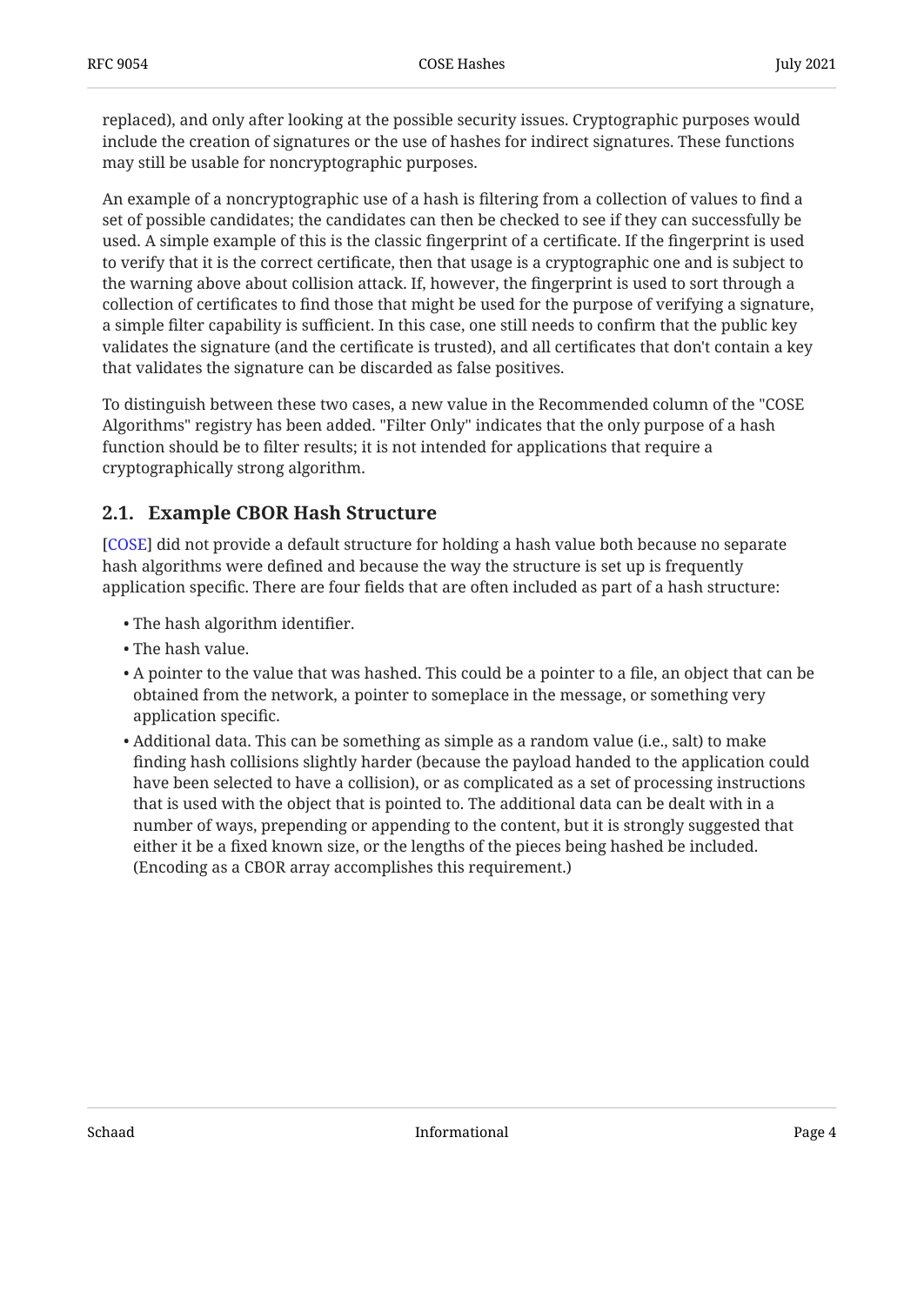An example of a structure that permits all of the above fields to exist would look like the following:

```
COSE\_Hash_V = ( 1 : int / tstr, # Algorithm identifier
      2 : bstr, # Hash value
     ? 3 : tstr, # Location of object that was hashed<br>? 4 : any # object containing other details an
                   # object containing other details and things
      )
```
Below is an alternative structure that could be used in situations where one is searching a group of objects for a matching hash value. In this case, the location would not be needed, and adding extra data to the hash would be counterproductive. This results in a structure that looks like this:

```
COSE_Hash_Find = [
     hashAlg : int / tstr,
     hashValue : bstr
]
```
# <span id="page-4-1"></span><span id="page-4-0"></span>**[3. Hash Algorithm Identi](#page-4-0)fiers**

#### **[3.1. SHA-1 Hash Algorithm](#page-4-1)**

The SHA-1 hash algorithm [RFC3174] was designed by the United States National Security Agency and published in 1995. Since that time, a large amount of cryptographic analysis has been applied to this algorithm, and a successful collision attack has been created [\[SHA-1-collision](#page-8-6)]. The IETF formally started discouraging the use of SHA-1 in [ $\rm RFC6194$ ].

Despite these facts, there are still times where SHA-1 needs to be used; therefore, it makes sense to assign a code point for the use of this hash algorithm. Some of these situations involve historic HSMs where only SHA-1 is implemented; in other situations, the SHA-1 value is used for the purpose of filtering; thus, the collision-resistance property is not needed.

Because of the known issues for SHA-1 and the fact that it should no longer be used, the algorithm will be registered with the recommendation of "Filter Only". This provides guidance about when the algorithm is safe for use, while discouraging usage where it is not safe.

<span id="page-4-3"></span>The COSE capabilities for this algorithm is an empty array.

<span id="page-4-2"></span>

| <b>Name</b>   |               |                      | Value Description Capabilities Reference Recommended |
|---------------|---------------|----------------------|------------------------------------------------------|
| $SHA-1$ $-14$ | SHA-1 Hash II | RFC 9054 Filter Only |                                                      |

*[Table 1](#page-4-2): [SHA-1 Hash Algorithm](#page-4-3)*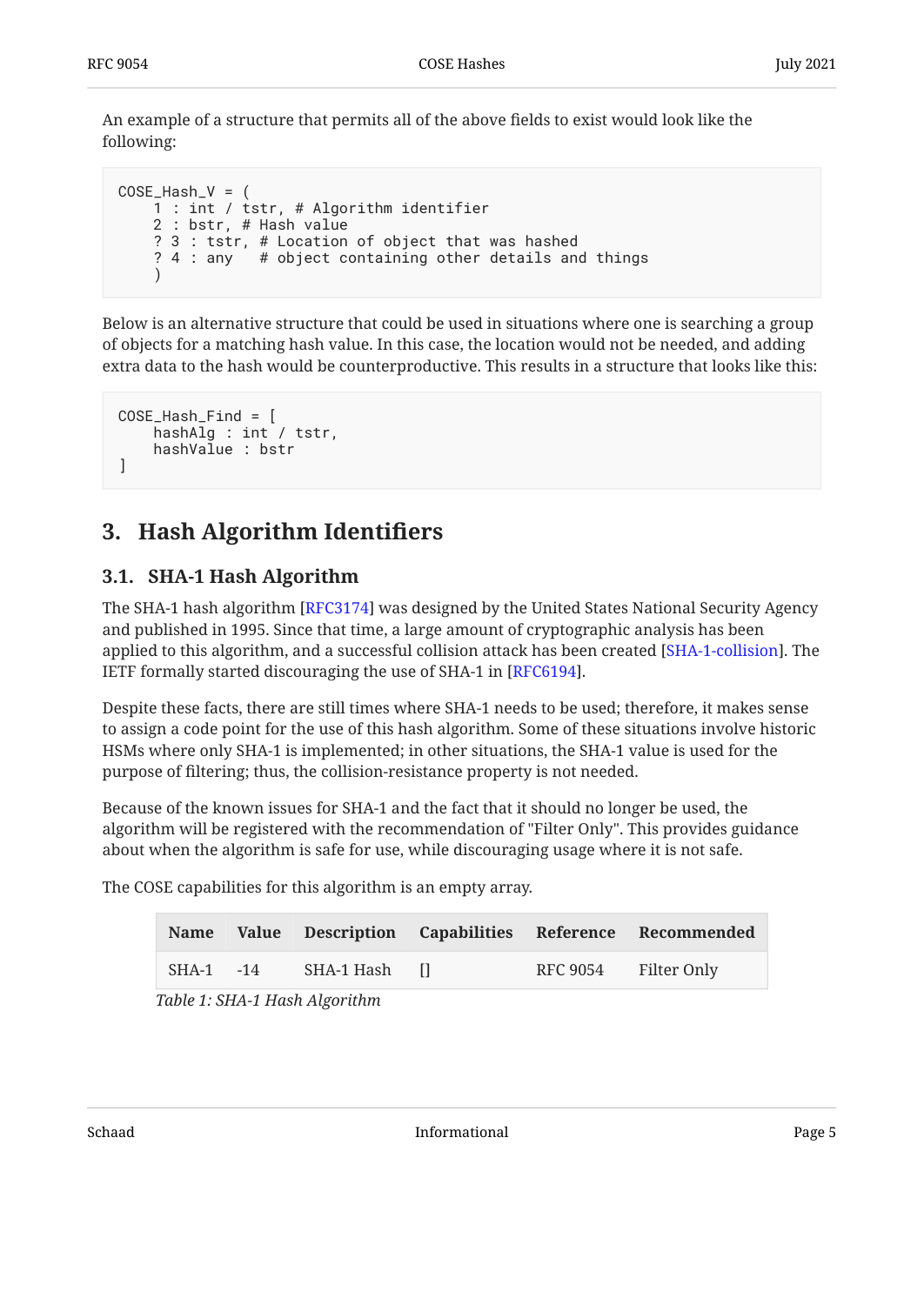#### <span id="page-5-0"></span>**[3.2. SHA-2 Hash Algorithms](#page-5-0)**

The family of SHA-2 hash algorithms [[FIPS-180-4\]](#page-7-7) was designed by the United States National Security Agency and published in 2001. Since that time, some additional algorithms have been added to the original set to deal with length-extension attacks and some performance issues. While the SHA-3 hash algorithms have been published since that time, the SHA-2 algorithms are still broadly used.

There are a number of different parameters for the SHA-2 hash functions. The set of hash functions that has been chosen for inclusion in this document is based on those different parameters and some of the trade-offs involved.

**SHA-256/64** provides a truncated hash. The length of the truncation is designed to allow for • smaller transmission size. The trade-off is that the odds that a collision will occur increase proportionally. Use of this hash function requires analysis of the potential problems that could result from a collision, or it must be limited to where the function of the hash is noncryptographic.

The latter is the case for [COSE-x509]. The hash value is used to select possible certificates; if there are multiple choices remaining, then each choice can be tested by using the public key.

- **SHA-256** is probably the most common hash function used currently. SHA-256 is an efficient hash algorithm for 32-bit hardware.
- **SHA-384** and **SHA-512** hash functions are efficient for 64-bit hardware. •
- **SHA-512/256** provides a hash function that runs more efficiently on 64-bit hardware but offers the same security levels as SHA-256.

<span id="page-5-1"></span>

| <b>Name</b> | <b>Value</b> | <b>Description</b>                              | <b>Capabilities</b> | Reference       | Recommended |
|-------------|--------------|-------------------------------------------------|---------------------|-----------------|-------------|
| SHA-256/64  | $-15$        | SHA-2 256-bit Hash<br>truncated to 64-bits      | $\prod$             | RFC 9054        | Filter Only |
| SHA-256     | $-16$        | SHA-2 256-bit Hash                              | П                   | <b>RFC 9054</b> | <b>Yes</b>  |
| SHA-384     | $-43$        | SHA-2 384-bit Hash                              | П                   | <b>RFC 9054</b> | <b>Yes</b>  |
| SHA-512     | $-44$        | SHA-2 512-bit Hash                              | П                   | <b>RFC 9054</b> | <b>Yes</b>  |
| SHA-512/256 | $-17$        | SHA-2 512-bit Hash<br>truncated to 256-<br>bits | П                   | <b>RFC 9054</b> | <b>Yes</b>  |

The COSE capabilities array for these algorithms is empty.

*[Table 2](#page-5-1): [SHA-2 Hash Algorithms](#page-5-1)*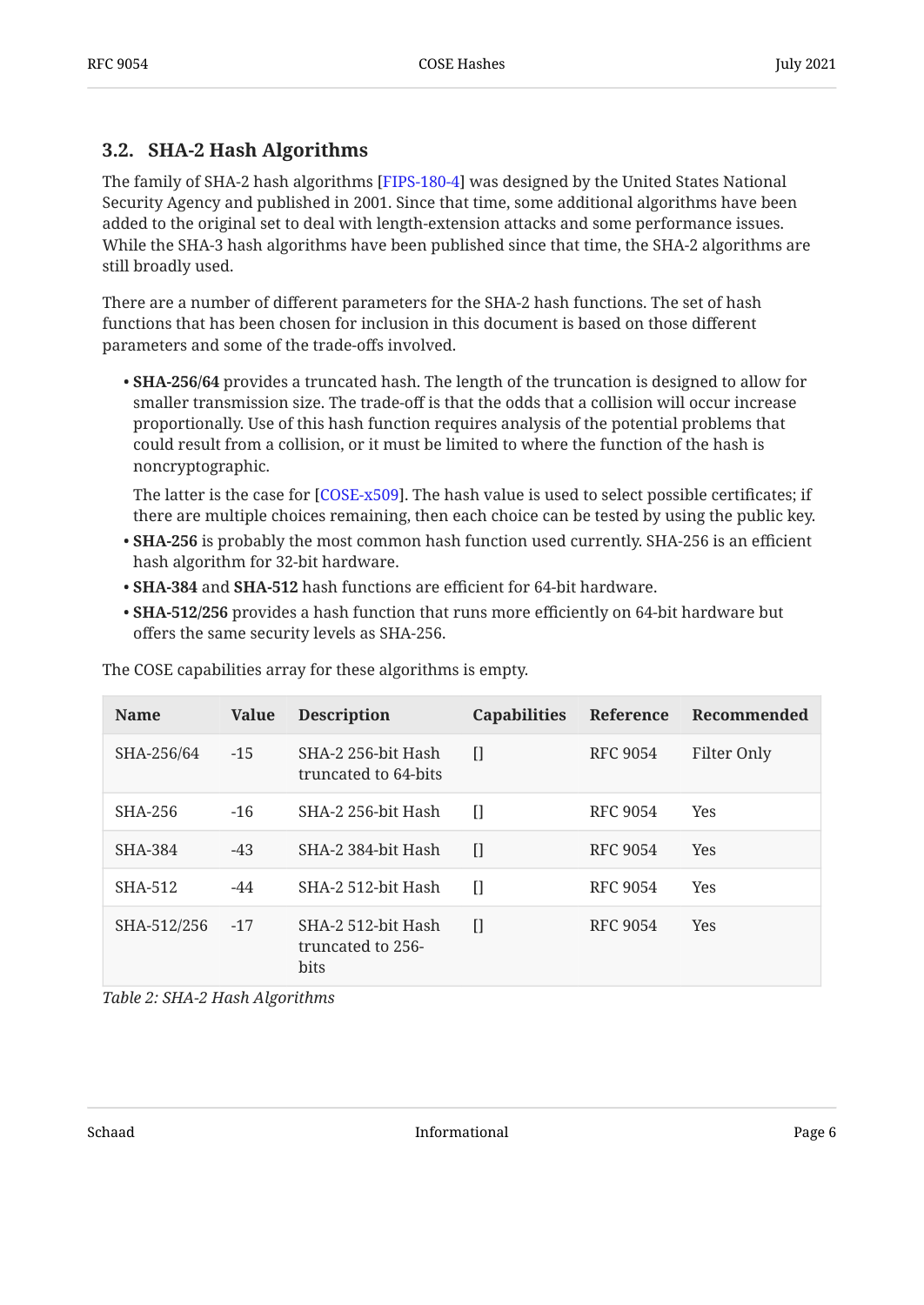#### <span id="page-6-0"></span>**[3.3. SHAKE Algorithms](#page-6-0)**

The family of SHA-3 hash algorithms [FIPS-202] was the result of a competition run by NIST. The pair of algorithms known as SHAKE-128 and SHAKE-256 are the instances of SHA-3 that are currently being standardized in the IETF. This is the reason for including these algorithms in this document.

The SHA-3 hash algorithms have a significantly different structure than the SHA-2 hash algorithms.

Unlike the SHA-2 hash functions, no algorithm identifier is created for shorter lengths. The length of the hash value stored is 256 bits for SHAKE-128 and 512 bits for SHAKE-256.

<span id="page-6-3"></span>

| <b>Name</b> | Value | <b>Description</b>              | <b>Capabilities</b> |          | Reference Recommended |
|-------------|-------|---------------------------------|---------------------|----------|-----------------------|
| SHAKE128    | $-18$ | SHAKE-128 256-bit<br>Hash Value | п                   | RFC 9054 | <b>Yes</b>            |
| SHAKE256    | $-45$ | SHAKE-256 512-bit<br>Hash Value |                     | RFC 9054 | Yes                   |

The COSE capabilities array for these algorithms is empty.

<span id="page-6-1"></span>*[Table 3](#page-6-3): [SHAKE Hash Functions](#page-6-3)* 

### <span id="page-6-2"></span>**[4. IANA Considerations](#page-6-1)**

#### **[4.1. COSE Algorithm Registry](#page-6-2)**

IANA has registered the following algorithms in the ["COSE Algorithms" registry.](https://www.iana.org/assignments/cose/)

- The SHA-1 hash function found in [Table 1.](#page-4-3)
- The set of SHA-2 hash functions found in [Table 2](#page-5-1).
- The set of SHAKE hash functions found in [Table 3](#page-6-3).

Many of the hash values produced are relatively long; as such, use of a two-byte algorithm identifier seems reasonable. SHA-1 is tagged as "Filter Only", so a longer algorithm identifier is appropriate even though it is a shorter hash value.

IANA has added the value of "Filter Only" to the set of legal values for the Recommended column. This value is only to be used for hash functions and indicates that it is not to be used for purposes that require collision resistance. As a result of this addition, IANA has added this document as a reference for the "COSE Algorithms" registry.

Schaad Page 7 and 2012 11 and 2012 11 and 2012 12:30 The Page 7 and 2012 12:30 Page 7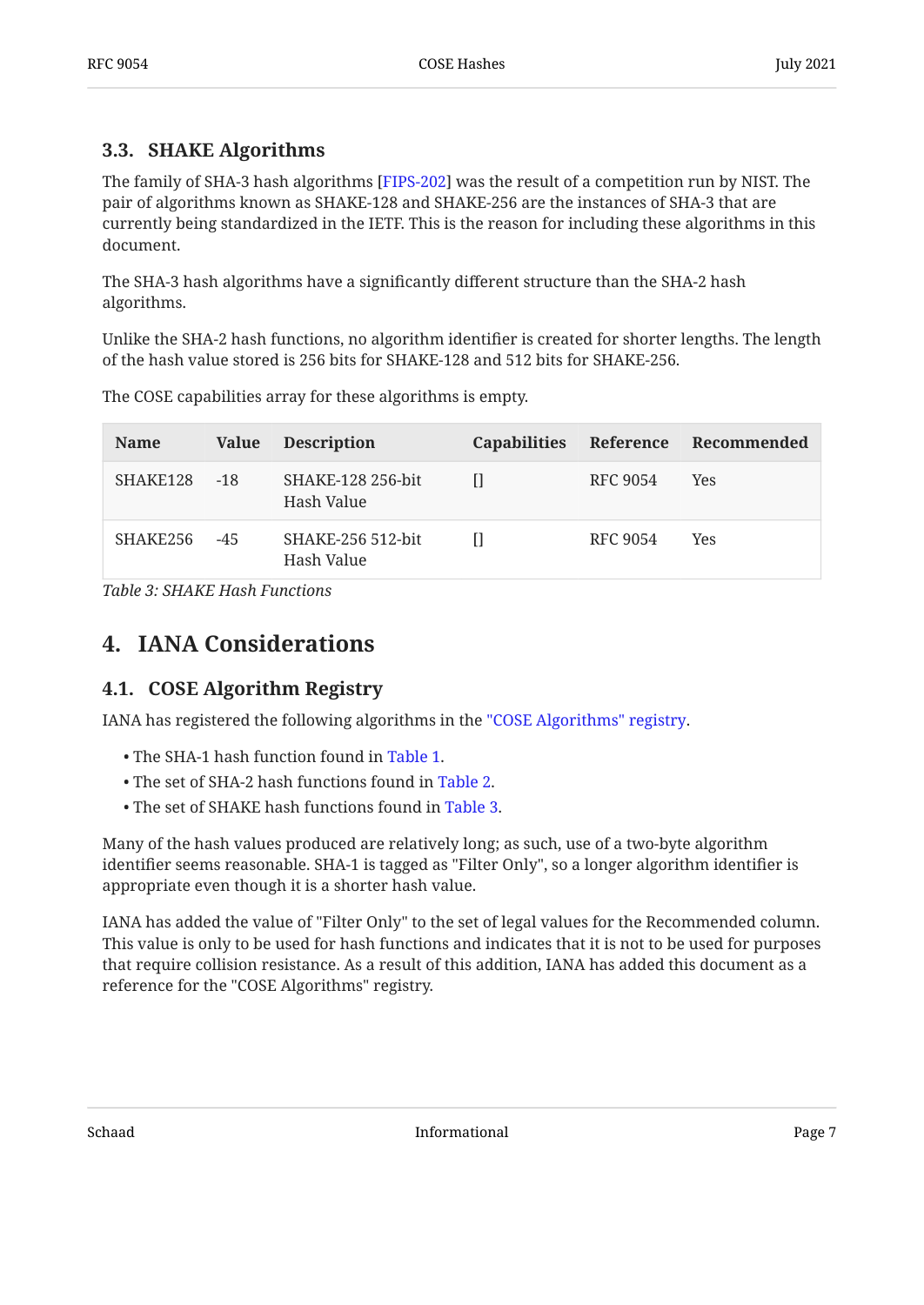## <span id="page-7-0"></span>**[5. Security Considerations](#page-7-0)**

Protocols need to perform a careful analysis of the properties of a hash function that are needed and how they map onto the possible attacks. In particular, one needs to distinguish between those uses that need the cryptographic properties, such as collision resistance, and properties that correspond to possible object identification. The different attacks correspond to who or what is being protected: is it the originator that is the attacker or a third party? This is the difference between collision resistance and second pre-image resistance. As a general rule, longer hash values are "better" than short ones, but trade-offs of transmission size, timeliness, and security all need to be included as part of this analysis. In many cases, the value being hashed is a public value and, as such, pre-image resistance is not part of this analysis.

Algorithm agility needs to be considered a requirement for any use of hash functions [[BCP201](#page-7-5)].  $\,$ As with any cryptographic function, hash functions are under constant attack, and the cryptographic strength of hash algorithms will be reduced over time.

### <span id="page-7-1"></span>**[6. Normative References](#page-7-1)**

- <span id="page-7-8"></span><span id="page-7-7"></span><span id="page-7-6"></span><span id="page-7-3"></span>**[FIPS-180-4]** NIST, "Secure Hash Standard", FIPS PUB 180-4, DOI 10.6028/NIST.FIPS.180-4, August 2015, <https://doi.org/10.6028/NIST.FIPS.180-4>.
	- **[FIPS-202]** , Dworkin, M.J. "SHA-3 Standard: Permutation-Based Hash and Extendable-Output Functions", FIPS PUB 202, DOI 10.6028/NIST.FIPS.202, August 2015, . [<https://doi.org/10.6028/NIST.FIPS.202](https://doi.org/10.6028/NIST.FIPS.202)>
	- **[RFC2119]** Bradner, S., "Key words for use in RFCs to Indicate Requirement Levels", BCP 14, RFC 2119, DOI 10.17487/RFC2119, March 1997, <[https://www.rfc-editor.org/info/](https://www.rfc-editor.org/info/rfc2119) . [rfc2119>](https://www.rfc-editor.org/info/rfc2119)
	- **[RFC3174]** Eastlake 3rd, D. and P. Jones, "US Secure Hash Algorithm 1 (SHA1)", RFC 3174, DOI 10.17487/RFC3174, September 2001, <[https://www.rfc-editor.org/info/](https://www.rfc-editor.org/info/rfc3174) . [rfc3174>](https://www.rfc-editor.org/info/rfc3174)
	- **[RFC8174]** Leiba, B., "Ambiguity of Uppercase vs Lowercase in RFC 2119 Key Words", BCP 14, RFC 8174, DOI 10.17487/RFC8174, May 2017, [<https://www.rfc-editor.org/info/](https://www.rfc-editor.org/info/rfc8174) . [rfc8174>](https://www.rfc-editor.org/info/rfc8174)
	- **[RFC9052]** Schaad, J., "CBOR Object Signing and Encryption (COSE): Structures and Process", STD 96, RFC 9052, DOI 10.17487/RFC9052, July 2021, <[https://www.rfc-](https://www.rfc-editor.org/info/rfc9052). [editor.org/info/rfc9052>](https://www.rfc-editor.org/info/rfc9052)

## <span id="page-7-4"></span><span id="page-7-2"></span>**[7. Informative References](#page-7-2)**

<span id="page-7-5"></span>**[BCP201]**